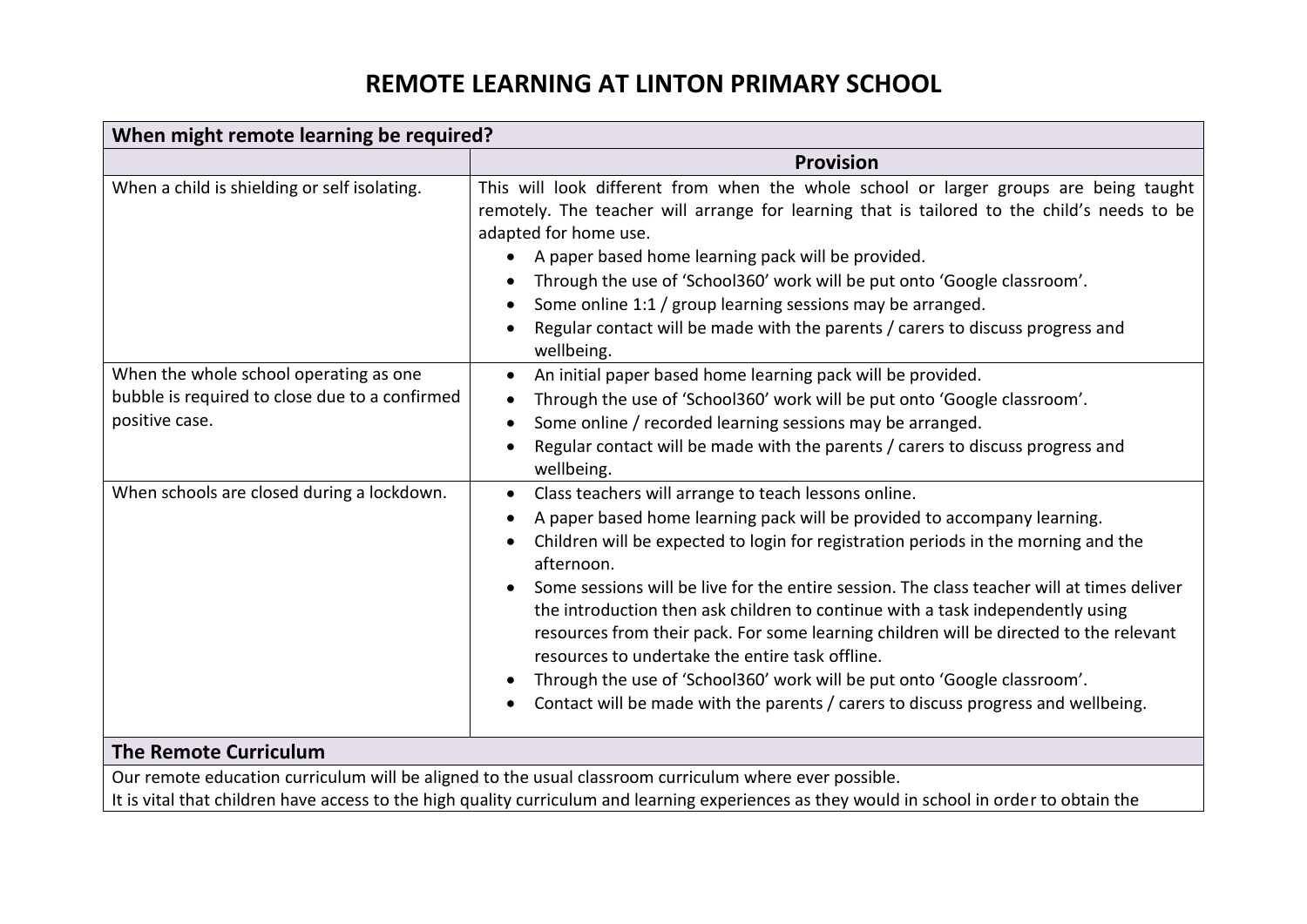building blocks they need to move on to the next step in their learning. Resources will be adapted for home learning to make sure they are accessible.

|                                                                                                                                   | Class 1                                                                                                                                                                                                                                                | Class <sub>2</sub>                                                                                                                                                                                                                                                                                                                                                                        |
|-----------------------------------------------------------------------------------------------------------------------------------|--------------------------------------------------------------------------------------------------------------------------------------------------------------------------------------------------------------------------------------------------------|-------------------------------------------------------------------------------------------------------------------------------------------------------------------------------------------------------------------------------------------------------------------------------------------------------------------------------------------------------------------------------------------|
| <b>English</b>                                                                                                                    | Phonics will be delivered as in school<br>using RWI resources.<br>CLPE 'Power of Reading' resources<br>will be adapted and used to deliver<br>the main Literacy sessions.<br>Children will be given a book/s in<br>their initial pack to read at home. | SPaG will be delivered as in school<br>$\bullet$<br>using Oxford Owl and other resources.<br>CLPE 'Power of Reading' resources will<br>$\bullet$<br>be adapted and used to deliver the<br>main Literacy sessions.<br>Children will be given a book/s in their<br>$\bullet$<br>initial pack to read at home.<br>Children can access their 'Reading Plus'<br>$\bullet$<br>account remotely. |
| <b>Maths</b>                                                                                                                      | White Rose maths resources will be<br>$\bullet$<br>used for the majority of sessions.<br>These will be presented by the class<br>teacher and then followed up with an<br>accompanying worksheet or practical<br>resources in the pack.                 | White Rose maths resources will be<br>$\bullet$<br>used for the majority of sessions. Links<br>to White Rose video clips will<br>sometimes be provided to accompany<br>paper based sheets<br>Children will access times tables online<br>resources.                                                                                                                                       |
| <b>Science</b>                                                                                                                    | Bespoke resources provided by class<br>$\bullet$<br>teacher. May include links to online<br>resources via websites such as the<br>BBC or The National Oak Academy.                                                                                     | Bespoke resources provided by class<br>$\bullet$<br>teacher. May include links to online<br>resources via websites such as the BBC<br>or The National Oak Academy.                                                                                                                                                                                                                        |
| <b>Topic</b><br>(This might include: History, Geography, Art &<br>Design, Design and technology, Science based<br>learning, etc.) | Bespoke resources provided by class<br>$\bullet$<br>teacher. May include links to online<br>resources via websites such as the<br>BBC or The National Oak Academy.                                                                                     | Bespoke resources provided by class<br>$\bullet$<br>teacher. May include links to online<br>resources via websites such as the BBC<br>or The National Oak Academy.                                                                                                                                                                                                                        |
| <b>Physical Activity</b>                                                                                                          | Bespoke resources provided by class<br>$\bullet$<br>teacher. May include links to online<br>resources via websites such as 'Go                                                                                                                         | Bespoke resources provided by class<br>$\bullet$<br>teacher. May include links to online<br>resources via websites such as 'Go                                                                                                                                                                                                                                                            |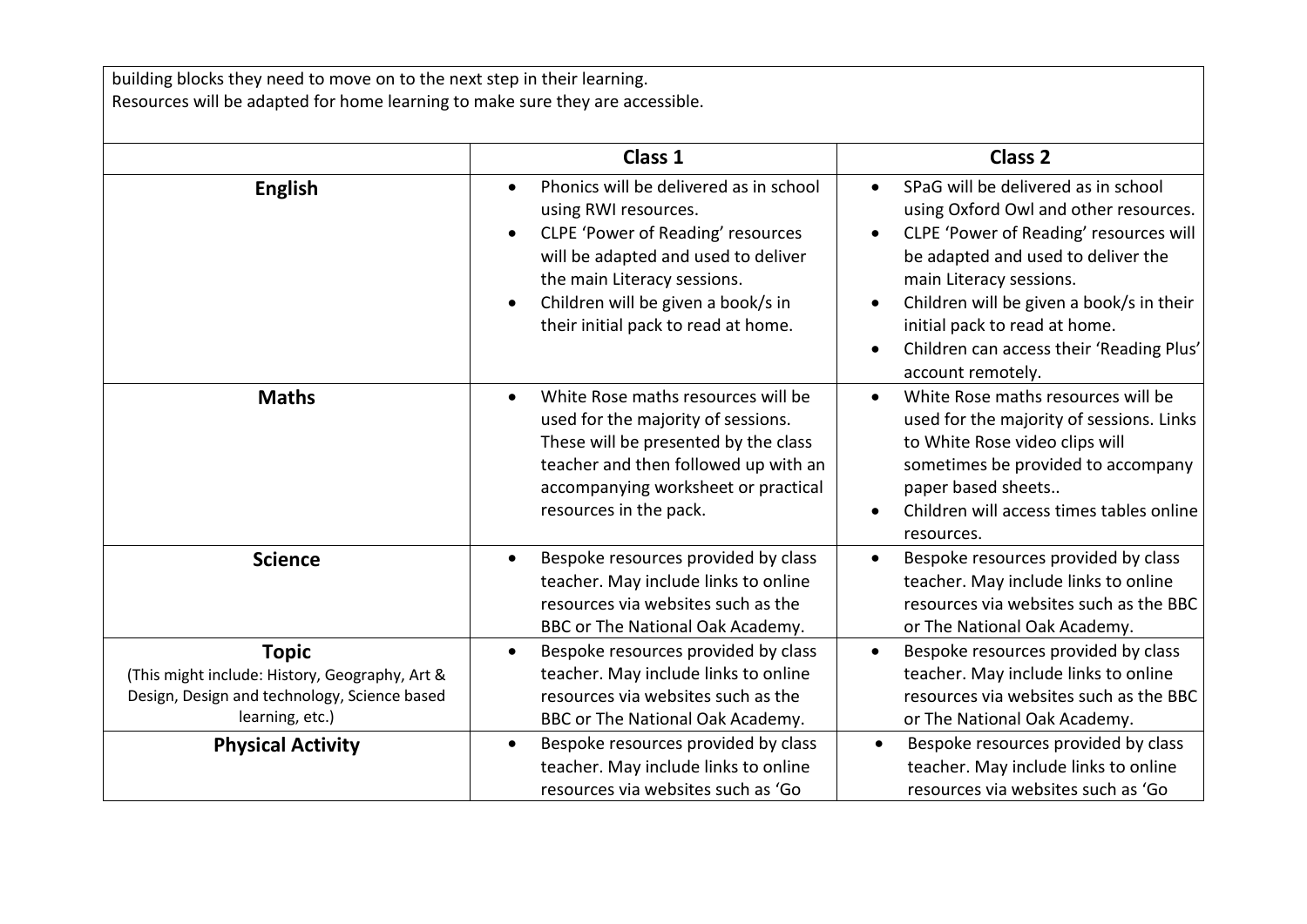|                                                                                                                                                                                                                                                                                                                                                                                                                                                                                                                                                                                       | Noodle' and 'Joe Wickes' online<br>sessions.<br>School games activities from The<br>Youth Sport Trust and the Local<br>Sports Partnership. | Noodle' and 'Joe Wickes' online<br>sessions.<br>School games activities from The<br>Youth Sport Trust and the Local<br>Sports Partnership.                                                                                                                                                                                                                                                                                                                                                                                                                                                                     |  |  |
|---------------------------------------------------------------------------------------------------------------------------------------------------------------------------------------------------------------------------------------------------------------------------------------------------------------------------------------------------------------------------------------------------------------------------------------------------------------------------------------------------------------------------------------------------------------------------------------|--------------------------------------------------------------------------------------------------------------------------------------------|----------------------------------------------------------------------------------------------------------------------------------------------------------------------------------------------------------------------------------------------------------------------------------------------------------------------------------------------------------------------------------------------------------------------------------------------------------------------------------------------------------------------------------------------------------------------------------------------------------------|--|--|
| <b>Approaches</b>                                                                                                                                                                                                                                                                                                                                                                                                                                                                                                                                                                     |                                                                                                                                            |                                                                                                                                                                                                                                                                                                                                                                                                                                                                                                                                                                                                                |  |  |
| We will use a combination of the following approaches to teach children remotely:<br>Printed paper resources prepared by the class teachers, e.g. workbooks and worksheets.<br>$\bullet$<br>Texts sent home in packs, including reading books.<br>Recorded teaching - either by school staff or available online resources such as Oak National Academy sessions.<br>Commercially available websites to support the teaching of specific subject areas.<br>Suggested practical activities, such as 'Thrive' activities or those individually designed and prepared by class teachers. |                                                                                                                                            |                                                                                                                                                                                                                                                                                                                                                                                                                                                                                                                                                                                                                |  |  |
| <b>Remote teaching and study time</b>                                                                                                                                                                                                                                                                                                                                                                                                                                                                                                                                                 |                                                                                                                                            |                                                                                                                                                                                                                                                                                                                                                                                                                                                                                                                                                                                                                |  |  |
| We expect that a combination of remote teaching and independent work will be carried out each day and will amount to between 3 and 5<br>hours per day depending on the activities children engage with and the support available to them at home.<br>Following National guidelines for Primary Schools this amounts to an average of 3 hours a day.                                                                                                                                                                                                                                   |                                                                                                                                            |                                                                                                                                                                                                                                                                                                                                                                                                                                                                                                                                                                                                                |  |  |
| <b>Engagement and feedback</b>                                                                                                                                                                                                                                                                                                                                                                                                                                                                                                                                                        |                                                                                                                                            |                                                                                                                                                                                                                                                                                                                                                                                                                                                                                                                                                                                                                |  |  |
| What are the expectations for my child's engagement and the support<br>we as parents and carers should provide at home?                                                                                                                                                                                                                                                                                                                                                                                                                                                               | $\bullet$                                                                                                                                  | We understand that the younger the child, the more help and<br>support are usually required. Try to encourage your child, the<br>best you can and ask for support if you feel it is needed.<br>Our expectation is that parents and carers establish a routine<br>to support a child's education at home and ensure the work<br>set is completed and returned by the method requested by the<br>class teacher. (Either submitted electronically or returned in<br>the home learning pack the next week.)<br>Children will be reminded that high quality work is expected<br>the same as if they were in school. |  |  |
| How will school check that my child is engaging with remote learning?                                                                                                                                                                                                                                                                                                                                                                                                                                                                                                                 | $\bullet$                                                                                                                                  | Class teachers will keep a register of which sessions children                                                                                                                                                                                                                                                                                                                                                                                                                                                                                                                                                 |  |  |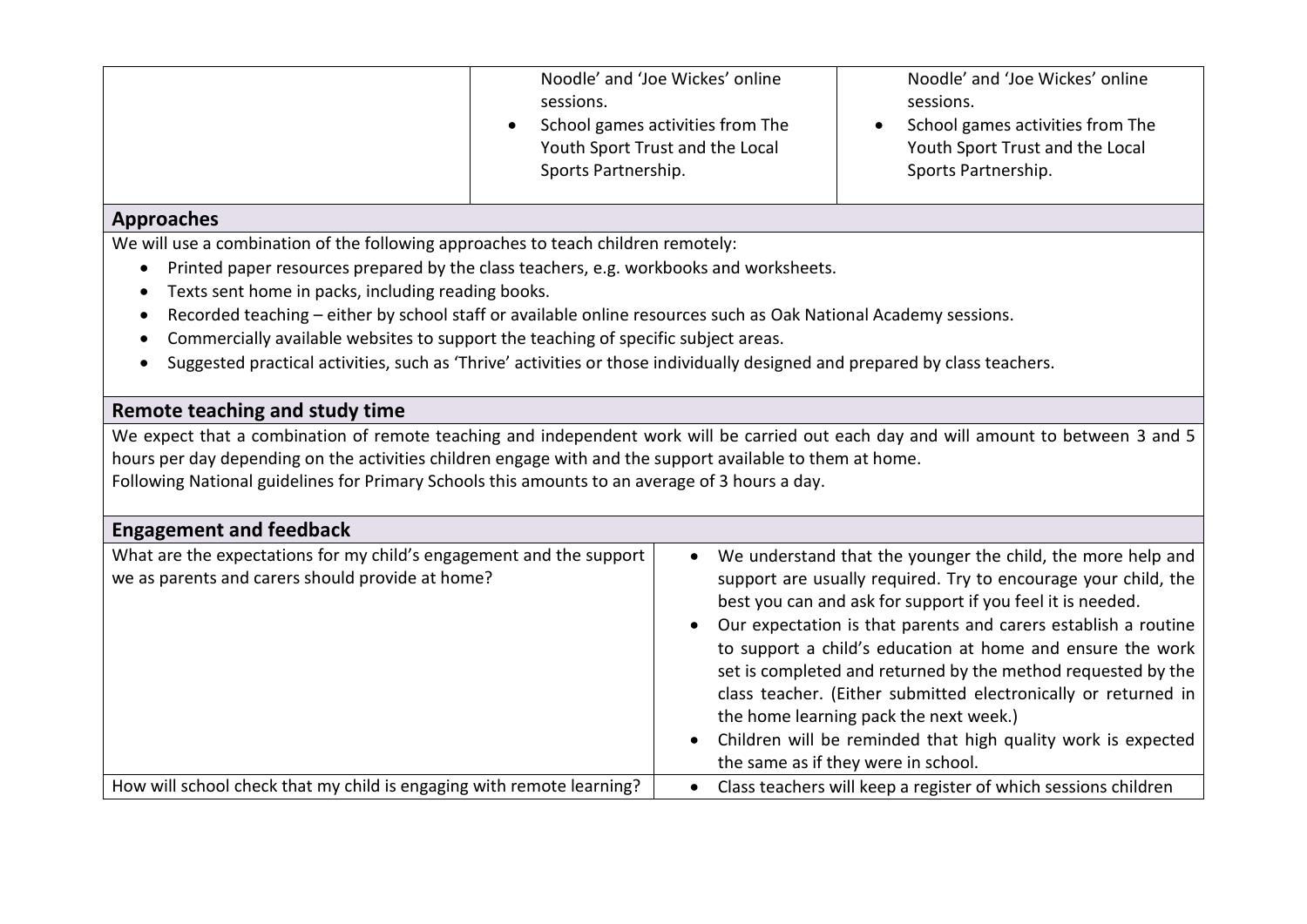|                                                   | log in to.<br>Where engagement is a concern, parents or carers will be<br>contacted to discuss how this might be improved and how<br>further support might be offered.                                                                                                                                                                                                                                                                                                                                                                                                             |
|---------------------------------------------------|------------------------------------------------------------------------------------------------------------------------------------------------------------------------------------------------------------------------------------------------------------------------------------------------------------------------------------------------------------------------------------------------------------------------------------------------------------------------------------------------------------------------------------------------------------------------------------|
| How will you assess my child's work and progress? | Feedback will take different forms as written comments will<br>not always be appropriate in remote learning situations.<br>Where ever possible feedback will be immediate via verbal<br>comments using 'www' (what went well) and 'ebi' (even better<br>if) as this is what the children are used to in school.<br>Frequency of feedback with be dependent on the nature of<br>the task set and the period of time an individual is not in<br>school.<br>All work returned in the previous week's learning pack will be<br>monitored and added to the child's work file in school. |

## **Accessing remote education**

#### **How will my child access their online remote learning?**

- All children have been given their login details to 'school360'. From here they will be able to access 'Google Classroom' where they will find work posted and recordings, as well as the links to any live online sessions.
- Each child has been provided with a time table telling them which session they need to access at a particular time.
- Reminders will sometimes be sent via text message from the school mobile phone.
- If your child is struggling to access any aspect of their online learning you can send a text message or call the school office to ask for help and support.

#### **What if my child doesn't have a suitable device or internet access?**

- Each week a learning pack will be provided for each child. These will be paper based resources and where appropriate, worksheets.
- These paper based resources will run alongside the teaching sessions that take place online. If a child does not have internet access at any particular time they can contact school for further instructions if necessary.
- Devices will be allocated (on loan) to those children who do not have a suitable device on which to access remote learning at home.
- Where access to the internet is limited or not available, parents are asked to contact school. We may be able to support with data or request a router on your behalf.